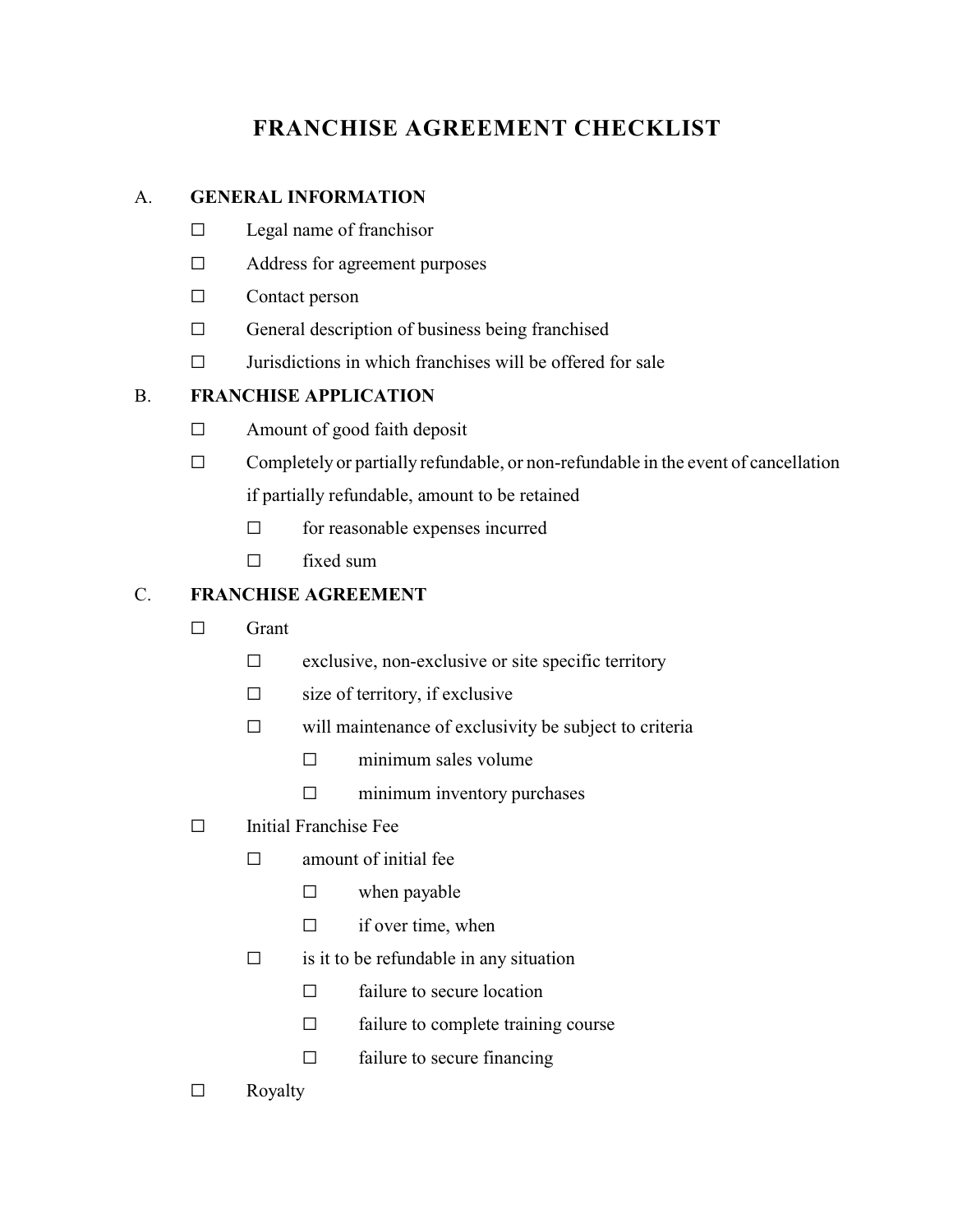- $\Box$  based on a percentage of gross sales, or other method o calculation (i.e.: fixed amount)
- $\Box$  if percentage, amount of royalty
- $\Box$  will federal goods and services tax be included in calculation
- $\Box$  frequency of payment
	- $\square$  weekly/monthly/quarterly
- $\Box$  by what date following end of period for which payment being made

#### G Term

- $\square$  length of initial term
- $\square$  will renewal be allowed
- $\Box$  if so
	- $\square$  number of renewal terms
	- $\square$  length of each renewal term
	- $\square$  will a renewal fee be required
	- $\Box$  will performance criteria need to be met
	- $\square$  will a new current franchise agreement have to be signed
	- $\Box$  can royalties/advertising fees increase
	- $\square$  will franchise have to be able to maintain lease
	- $\square$  any other special conditions for renewal
- $\square$  Training
	- $\square$  will a training program be provided
	- $\square$  will there be an extra cost to franchisee
	- $\square$  will franchise pay expenses
	- $\square$  how many people to receive training
	- $\Box$  length of training program
	- $\square$  will retraining be included

### $\square$  Premises

- $\square$  who will enter into headlease
- $\Box$  is sublease required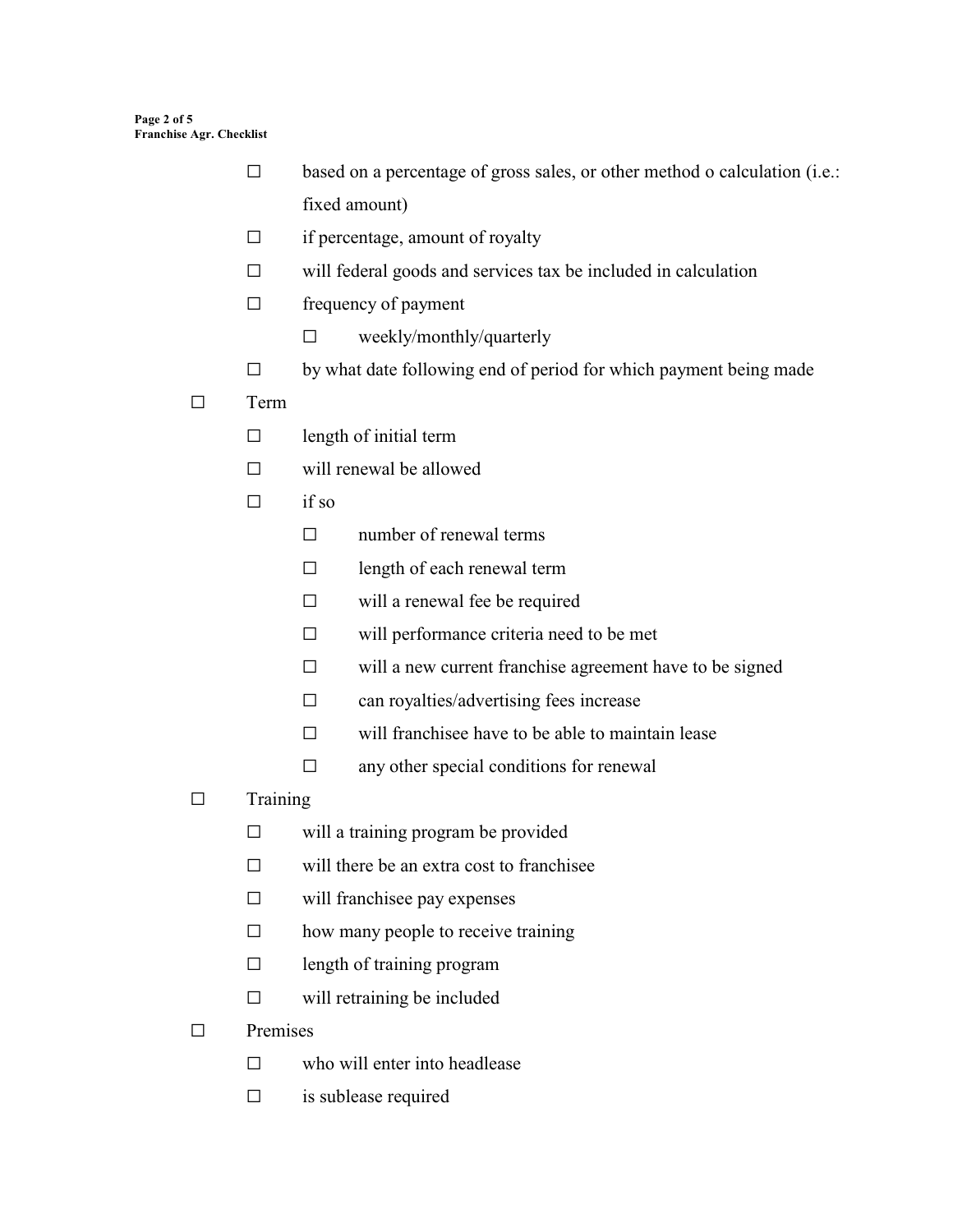- $\Box$  if sublease, will administration or other fees be charged
- $\Box$  if franchisee on headlease, is lease assignment agreement required

#### $\square$  Construction

- $\square$  who will construct premises
- $\Box$  if franchisee, will specifications be provided
- $\Box$  will franchisor specify equipment, etc.
- $\Box$  if franchisor to construct, when will construction costs be payable
	- $\Box$  if payable over time, frequency
- $\Box$  Operation of Business
	- $\square$  will franchisor specify all items/services offered
	- $\square$  any special licences required
	- $\square$  will principal's full-time and attention be required
		- $\Box$  if not, is full-time manager to be designated
		- $\square$  is secrecy and confidentiality agreement required for key employees
	- $\Box$  will franchisor supply inventory, etc.
	- $\Box$  will franchise be obligated to purchase from franchisor
	- $\square$  will franchise be allowed to purchase elsewhere
		- $\Box$  criteria for such purchases
	- $\Box$  who will obtain benefit of volume rebates, discounts
- $\Box$  Operation Manual
	- $\square$  will franchisor develop an operating manual
- $\Box$  Advertising:
	- $\square$  local advertising requirement
		- $\Box$  if so: method of calculating amount to be spent
			- $\square$  percentage of gross sales
	- $\square$  general advertising fund
		- $\Box$  if so
			- $\Box$  method of calculating amount of contribution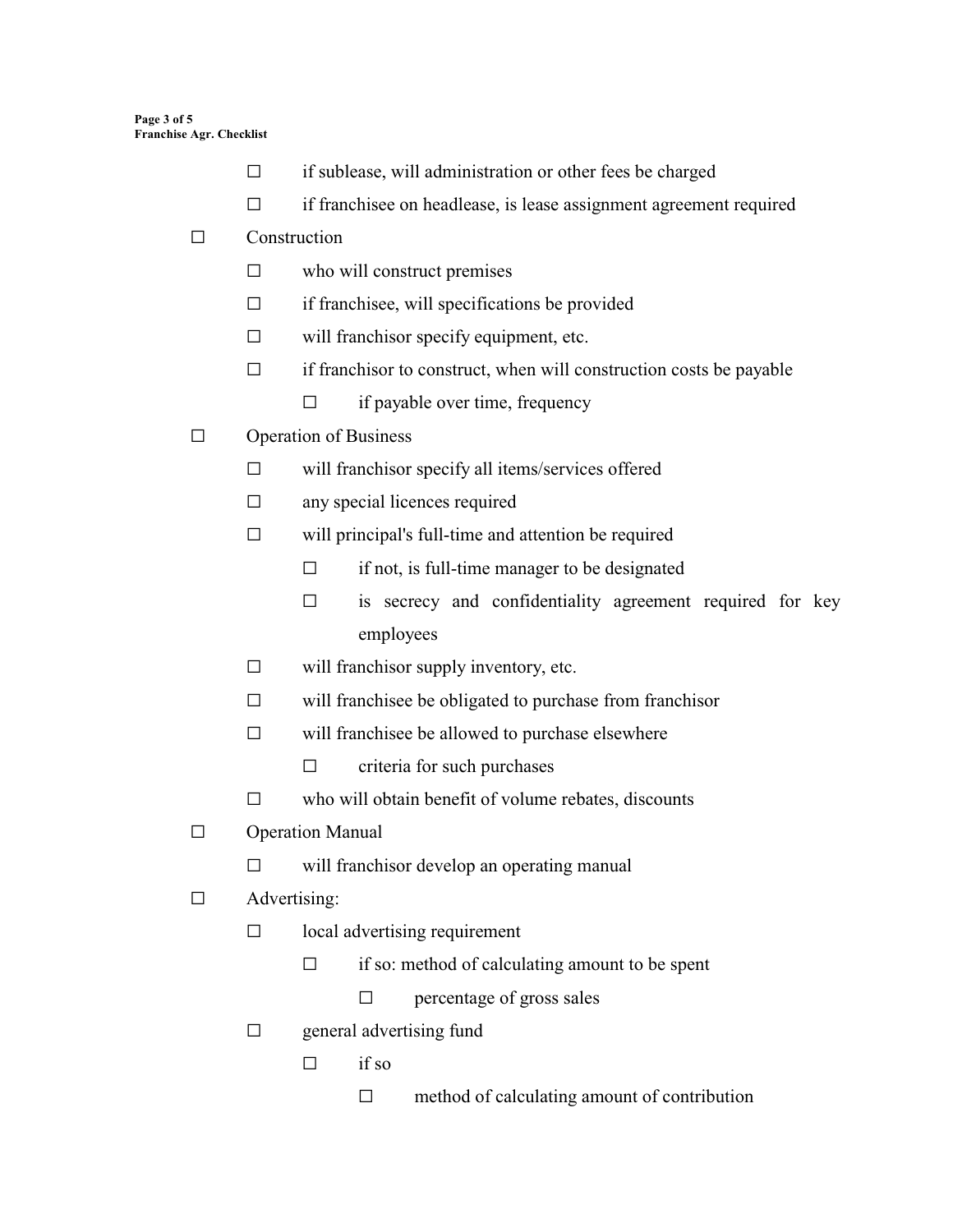- $\square$  percentage of gross sales
- $\Box$  frequency of payment
	- $\square$  weekly/monthly/quarterly
	- $\square$  same time as royalty payments
- $\square$  Trade-Marks
	- $\square$  list of trade-marks used (names and designs)
	- $\square$  are trade-marks registered or unregistered
	- $\square$  is application to be made
	- $\Box$  if application already made, status of application
	- $\square$  legal name of owner of trade-marks
	- $\square$  will separate trade-mark licence agreement be required
- $\Box$  Accounting/Reporting requirements
	- $\Box$  frequency and type of reporting
		- $\square$  weekly sales reports
			- $\square$  quarterly statements
			- $\square$  yearly statements
			- $\square$  audited or unaudited
	- $\square$  right to audit/inspect
- $\square$  Non-competition
	- $\square$  length of non-competition term
	- $\Box$  geographical restriction
	- $\square$  employee secrecy agreement required
- $\Box$  Assignment
	- $\square$  is consent not to be unreasonably withheld
	- $\square$  any "special" criteria for allowing assignment
	- $\square$  will there be an assignment fee
		- $\square$  fixed amount
		- $\square$  expenses incurred
	- $\Box$  will option to require a new current franchise agreement be signed